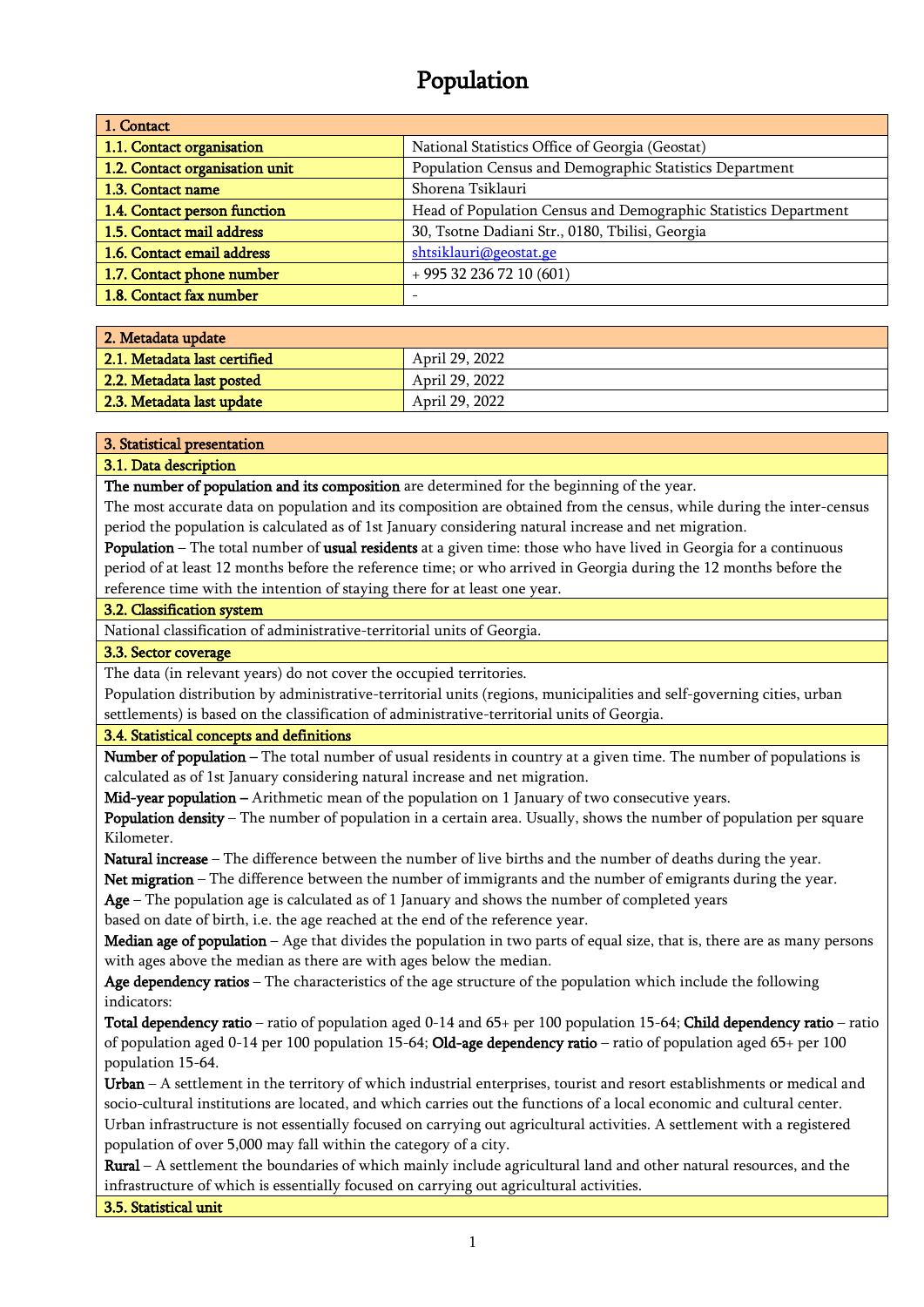Person.

## 3.6. Statistical population

Usual residents of the country.

## 3.7. Reference area

Covers the whole country except the occupied territories distributed by regions, municipalities and self-governing cities and urban-rural settlements based on the classification of administrative-territorial units of Georgia.

## 3.8. Time coverage

1897, 1917, 1920-1989 – number of population by urban-rural settlements;

1897, 1926, 1939, 1959, 1970, 1979, 1989 – number of population by urban-rural settlements, age and sex (census results);

From 1980 – number of population as of  $1<sup>st</sup>$  january by urban-rural, regions, self-governing units and urban type settlements (boroughs and towns);

From 1990 – population by age and sex;

2002-2014 – population by age, sex, regions and urban-rural settlements.

3.9. Base period

-

## 4. Unit of measure

Number, percent (%).

## 5. Reference period

A calendar year.

## 6. Institutional mandate

## 6.1. Legal acts and other agreements

The Law of Georgia on Official Statistics;

[https://www.geostat.ge/media/20817/latest-Law-of-Georgia\\_2018.pdf](https://www.geostat.ge/media/20817/latest-Law-of-Georgia_2018.pdf)

Statistical Work Programme (annual);

<https://www.geostat.ge/en/modules/categories/307/statistical-work-programme>

Charter of the National Statistics Office of Georgia.

https://www.geostat.ge/media/20845/10%2Csaqstatis-konsolidirebuli-debuleba.pdf

## 6.2. Data sharing

•Memorandum of Cooperation between the Ministry of Environmental Protection and Agriculture of Georgia and the National Statistics Office of Georgia.

•Memorandum of Cooperation between LEPL Revenue Service and the National Statistics Office of Georgia.

## 7. Confidentiality

## 7.1. Confidentiality – policy

- 1. The Law of Georgia on Official Statistics:
	- •According to the article 4 of the law individual data collected by statistical agencies for statistical compilation, whether they refer to natural or legal persons, are to be strictly confidential and used exclusively for statistical purposes.
	- •According to the article 28 (Observing Confidentiality of Statistical Data) of the law 1. The data collected for the purpose of producing official statistics shall be confidential if it allows for identification of observation unit or r it is possible to identify such data through it. 2. The confidential statistical data shall not be issued or disseminated or used for a non-statistical purpose but for the exceptions envisaged by the Georgian legislation. 3. When producing the official statistics, it is obligatory to destroy or store separately the identity data including the questionnaires containing such data and used for statistical surveys according to the rules defined in the Georgian legislation.
	- •According to the article 29 (The Obligations and Responsibilities of the Employees of the Geostat) of the law the confidential statistical data collected and processed for the purpose of statistical survey shall not be used or disseminated by the employees of the units of the Geostat.
	- [https://www.geostat.ge/media/20817/latest-Law-of-Georgia\\_2018.pdf](https://www.geostat.ge/media/20817/latest-Law-of-Georgia_2018.pdf)
- 2. Data Confidentiality Policy at Geostat

[https://www.geostat.ge/media/20860/Data-Confidentiality-Policy-at-Geostat\\_En.pdf](https://www.geostat.ge/media/20860/Data-Confidentiality-Policy-at-Geostat_En.pdf)

3. Public Use Microdata Dissemination Policy at Geostat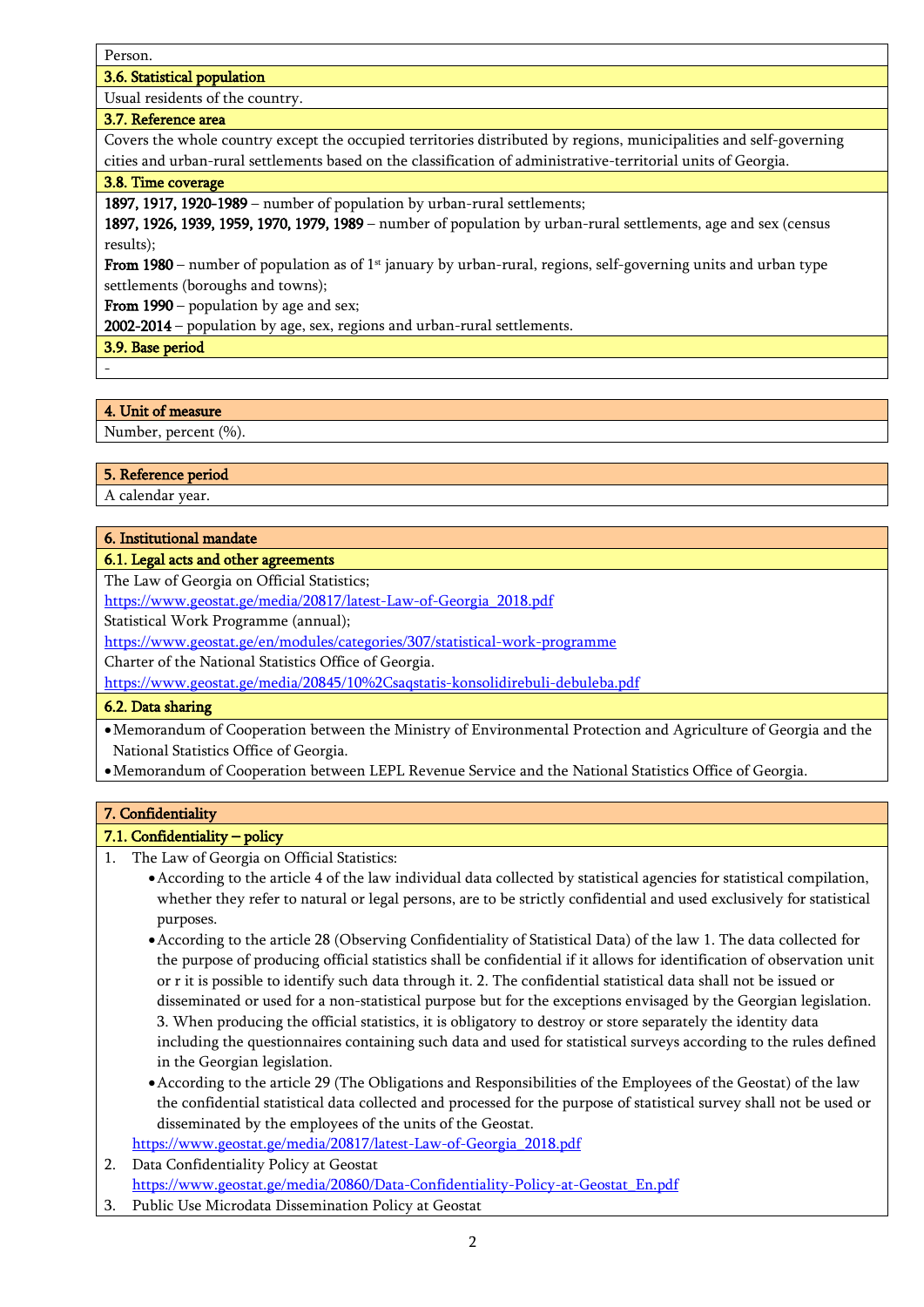- [https://www.geostat.ge/media/20862/Microdata-Dissemination-Policy\\_Eng.pdf](https://www.geostat.ge/media/20862/Microdata-Dissemination-Policy_Eng.pdf)
- 4. The Law of Georgia on Personal Data Protection https://matsne.gov.ge/en/document/view/1561437?publication=9

## 7.2. Confidentiality – data treatment

•Confidentiality guidelines.

•Written undertakings by an employee of Geostat on ensuring confidentiality of gained/collected data as a result of official duties.

## 8. Release policy

## 8.1. Release calendar

Data dissemination dates are defined according to the Advance release calendar, which is available on the website of Geostat and publicly accessible.

## 8.2. Release calendar access

<https://www.geostat.ge/en/calendar>

## 8.3. User access

All users have the equal access to the statistical data simultaneously.

## 9. Frequency of dissemination

Annually.

## 10. Accessibility and clarity

## 10.1. News release

The press release is the official publication on population, which is published electronically once a year in Georgian and English:

<https://www.geostat.ge/en/news?year=&month=04&category=9>

## 10.2. Publications

Statistical publication "Demographic Situation in Georgia" is published electronically once a year in Georgian and English:

<https://www.geostat.ge/en/single-categories/114/population>

## 10.3. On-line database

The data is published on the Geostat website in the PC-Axis database:

<http://pc-axis.geostat.ge/PXWeb/pxweb/en/Database/>

## 10.4. Micro-data access

#### - 10.5. Other

Demographic Portal:

http://database.geostat.ge/pyramid/index.php?lang=en

## 10.6. Documentation on methodology

The methodology documentation is available on the Geostat website:

<https://www.geostat.ge/en/modules/categories/124/methodologia-population-census-and-demography>

## 10.7. Quality documentation

-

## 11. Quality management

11.1. Quality assurance

To ensure the quality of the statistical processes and products Geostat follows Article 4 – Basic principles of official statistics – of the Law of Georgia on Official Statistics, as well as the European Statistics Code of Practice, the UN Fundamental Principles of Official Statistics and Quality Assurance Framework of the European Statistical System (QAF).

## 11.2. Quality assessment

Methodology and Quality Management Division of Geostat, along with the sectoral departments, is responsible for the quality of the produced statistical products and processes. The Division carries out quality audit of statistical processes and assesses the risks associated with production of statistical data. Geostat has developed policy documents, guidelines and standard routine descriptions. These documents ensure the standardization of statistical processes and products and the establishment of a unified quality assurance system.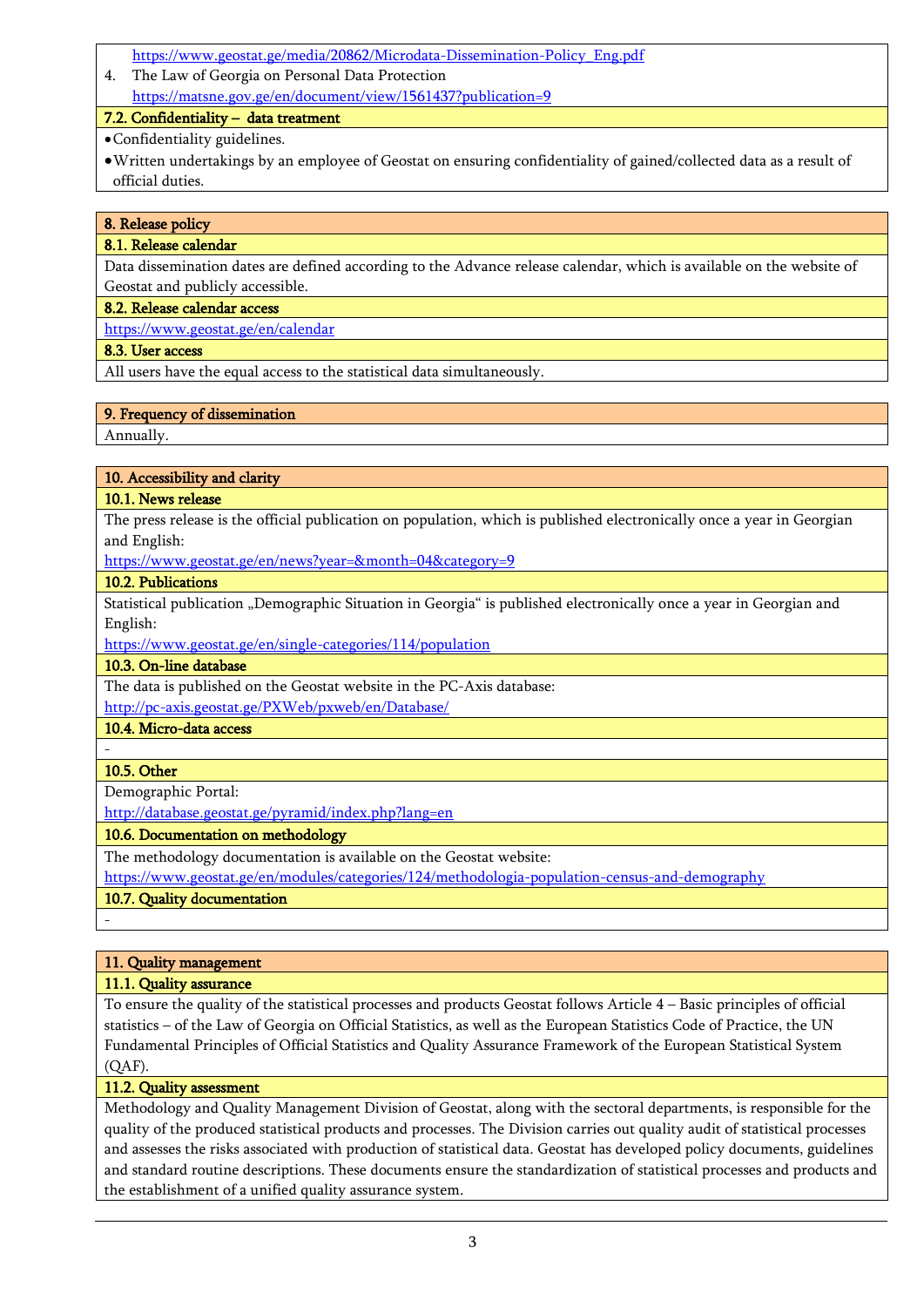## 12. Relevance

## 12.1. User needs

Main users are: State bodies, Local and international experts and researchers, Students, International Organizations (IOM, UN, EUROSTAT, WHO, etc.), NGO's, Media, citizens.

Mainly used for: Analysing demographic situation of the country to prepare documents, issues, presentations and more. 12.2. User satisfaction

In October 2019, user satisfaction survey was conducted, the target of the survey was to analyze the assessment of quality of statistical data by users and explore ways to improve user services. The survey report is available on the website of Geostat (in Georgian):

[https://www.geostat.ge/ka/single-news/1746/statistikuri-informatsiis-momkhmarebelta-kmaqofilebis-gamokvleva-](https://www.geostat.ge/ka/single-news/1746/statistikuri-informatsiis-momkhmarebelta-kmaqofilebis-gamokvleva-2019-tseli)[2019-tseli](https://www.geostat.ge/ka/single-news/1746/statistikuri-informatsiis-momkhmarebelta-kmaqofilebis-gamokvleva-2019-tseli)

## 12.3. Completeness

The following data are available:

- •Number of population urban-rural, regions, self-governing units and urban type settlements (boroughs and towns);
- •Number of population by age and sex.

13. Accuracy and reliability

13.1. Overall accuracy

13.2. Sampling error

-

-

-

-

-

13.3. Non-sampling error

|  |  |  | 14. Timeliness and punctuality |
|--|--|--|--------------------------------|
|--|--|--|--------------------------------|

## 14.1. Timeliness

The data is disseminated 4 months after the reference year.

## 14.2. Punctuality

The data is published according to the date specified in the statistical work program. There has not been any violation of publication dates.

## 15. Coherence and comparability

## 15.1. Comparability – geographical

Data are collected and processed using the same methodology and definitions for regions and self-governing units (selfgoverning cities and municipalities).

#### 15.2. Comparability – over time

Data is comparable over time.

#### 15.3. Coherence – cross domain

## 15.4. Coherence – internal

## 16. Cost and burden

#### 17. Data revision

#### 17.1. Data revision – policy

Statistical data revision policy is available on the website of Geostat: [https://www.geostat.ge/media/20863/Revision-policy\\_Geostat\\_Eng.pdf](https://www.geostat.ge/media/20863/Revision-policy_Geostat_Eng.pdf)

#### 17.2. Data revision – practice

Population in the inter census period is calculated based on the census results and the demographic data of the respective years.